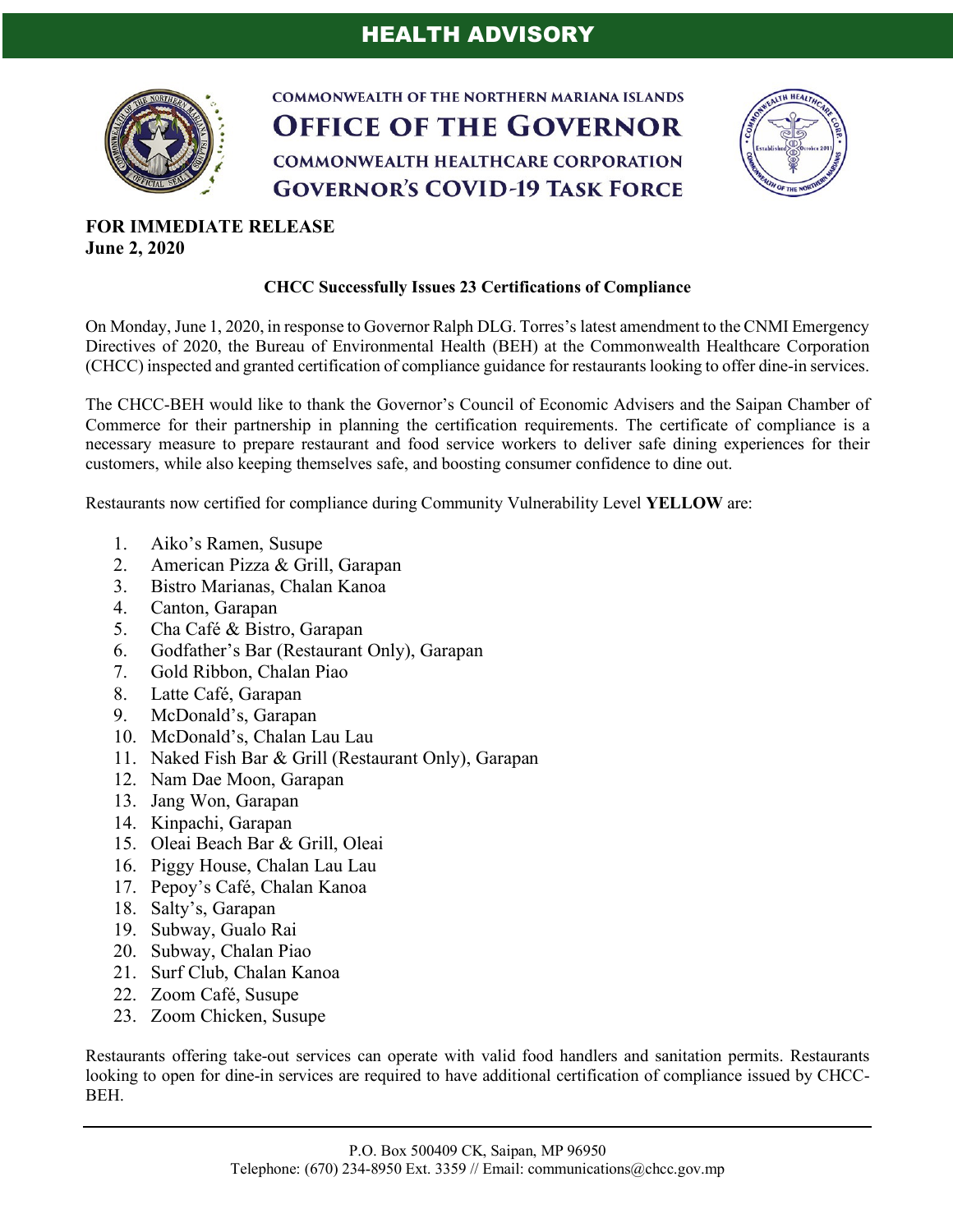#### **A listing of restaurants open for dine-in service will be updated daily at the CHCC's COVID-19 page on its website chcc.gov.mp.**

While bars are still ordered to remain closed in level yellow, restaurants and bars during all community vulnerability levels must adhere to the following:

- $\triangleright$  Enforce hand washing, covering coughs and sneezes, and use of face coverings by employees when near other employees and customers.
- Ø Ensure adequate supplies to support healthy hand hygiene practices for both employees and customers.
- $\triangleright$  Provide physical guides, such as tape on floors or sidewalks to ensure that customers remain at least six feet apart in queues or ask customers to wait in their cars or away from the establishment while waiting to pick up food.
- $\triangleright$  Post signs on how to stop the spread of COVID-19, how to properly wash hands, provide notice that no one with symptoms will be permitted inside, and how to properly wear a face covering.
- $\triangleright$  Sample signage is available for download at https://www.chcc.gov.mp/coronavirusinformation.php
- Ø Post "one-way" flow signs for entrance and "one-way" flow signs for exit to maintain crowd control.
- $\triangleright$  Clean and disinfect frequently touched surfaces.
- $\triangleright$  Wash, rinse, and sanitize all surfaces which come in contact with food after each use.
- $\triangleright$  Send employees with symptoms home.
- $\triangleright$  Discontinue preset tables- condiments, utensils, and tableware removed from table.
- Ø Ensure that all staff complete online ServSafe trainings specific to COVID-19 transmission reduction
- $\triangleright$  within one week of offering services.

Restaurants which offer dine-in services during level yellow must adhere to the following additional rules:

- $\triangleright$  Limit occupancy to 25% of their originally permitted occupancy limit.
- $\triangleright$  Require that patrons make reservations to control volume, and maintain records of one point of
- $\triangleright$  contact for each party for contact tracing purposes.
- $\triangleright$  Limit parties dining in together to no more than 4 people. All parties must remain at least six feet
- $\triangleright$  apart, and are encouraged to use outdoor seating whenever possible.
- $\triangleright$  Not offer self-service food or drinks, such as buffet style dining or beverage refill stations.

Restaurant owners can request an inspection for compliance certification online at the CHCC's COVID-19 page at chcc.gov.mp or can call the CHCC BEH at 664-4870/2/3 between 7:30 am and 4:30 pm Monday through Friday.

Restaurant patrons should look for posted certification of compliance with level yellow requirements. Valid certificates of compliance are signed by BEH inspectors and include the restaurant's sanitation permit number for reference. If you believe a restaurant is operating out of compliance with the rules, you may contact 664-4677 to alert regulators. The BEH may order an establishment to close if it is found to be non-compliant.

Restaurant patrons should plan to make reservations for dine-in service, limit parties to 4 people, and respect a six-foot distance from other parties dining in. The CHCC recommends that restaurant patrons choose outdoor seating if it's available, and see if the restaurant will accept food orders ahead of time to reduce your wait time.

## **STAY AT HOME, STOP THE SPREAD**

The Governor's COVID-19 Task Force and CHCC continue to encourage residents within the Marianas to practice social distancing, which means avoiding close contact with people in order to avoid catching the virus yourself and to avoid passing it on to others.

- Stay home as much as possible. Avoid unnecessary travel or public places.
- Avoid social gatherings in groups of more than 10.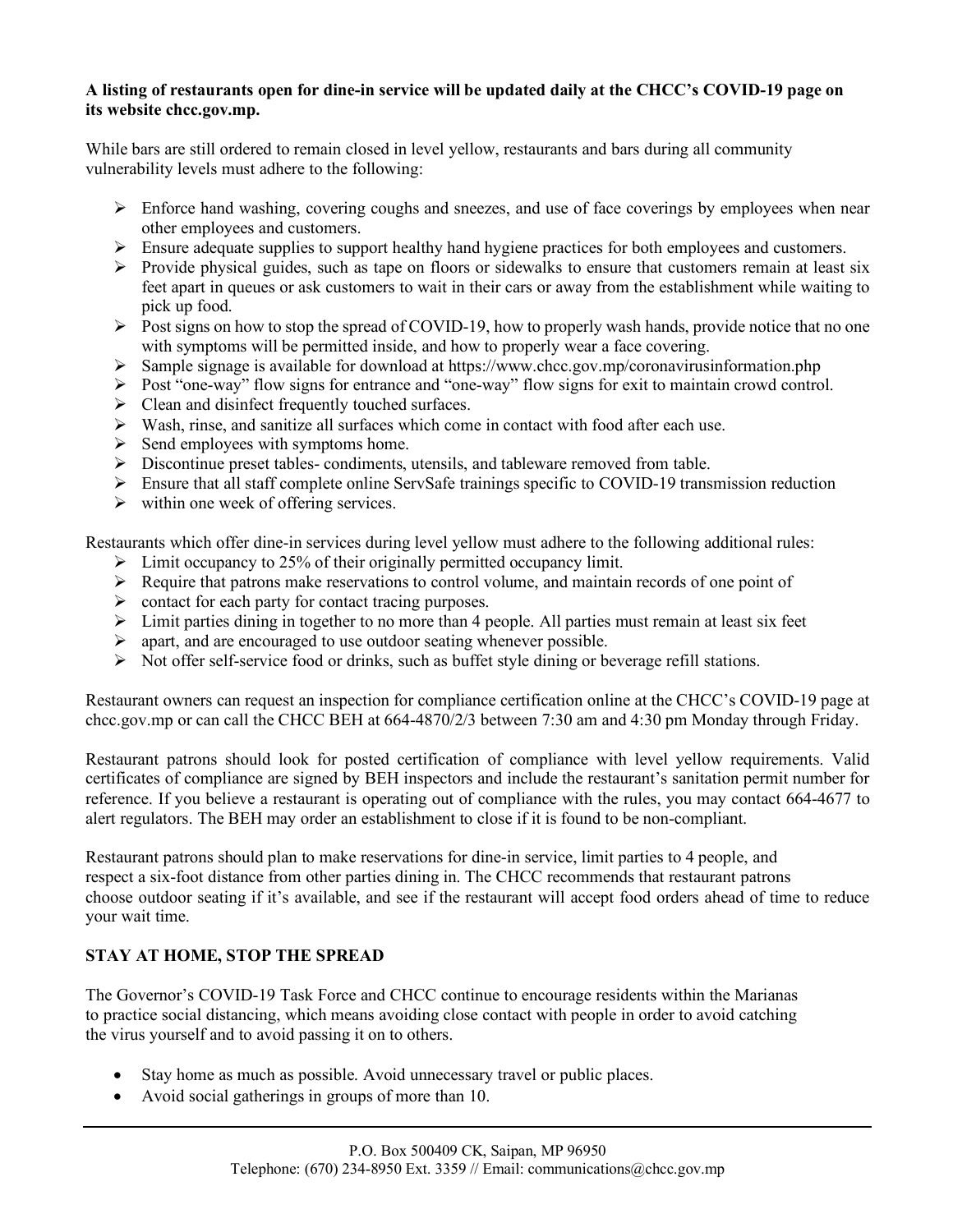- Choose drive-thru, take-out, or delivery options, or outdoor seating, if available, when dining in.
- Send only one healthy adult from the household run necessary errands, such as getting groceries or
- picking up medications. Leave children, elderly, and other vulnerable people at home as much as
- possible. When returning home from an errand, wash your hands before doing anything else.
- Older adults and people with chronic medical conditions are at higher risk of getting very sick
- from this illness. People at high risk should stay at home as much as possible.
- Create a household plan of action https://www.cdc.gov/coronavirus/2019ncov/prepare/checklisthousehold-ready.html
- Ensure a 30-day supply of all medicines.

Continue good hand hygiene:

• Wash your hands for at least 20 seconds with soap and water, avoid touching your face, cover coughs and sneezes with a tissue or your sleeve.

• Use an alcohol-based hand sanitizer if soap and water are not readily available.

Know the signs and symptoms of COVID-19 and what to do if you become symptomatic:

- Stay home when you are sick and if you recently traveled to a place with COVID-19. Self-quarantine means:
	- o Choosing a room in your house that can be used to separate sick household members from others.
	- o Washing your hands often with soap and water for at least 20 seconds. If soap and water are not available, use an alcohol-based hand sanitizer.
	- o Avoiding touching your eyes, nose, and mouth with unwashed hands.
	- o Limiting visitors

The CHCC appreciates the patience and understanding of the community at this time. To obtain general information about the CNMI COVID-19 response, please contact the Governor's COVID-19 Task Force Hotline at 287-0046, 287-0489, 287-1089. These numbers are available Monday to Sunday 7:30 am - 4:30 pm.

For medical information about COVID-19, please reach out to the COVID-19 Infoline at the following numbers: 285-1672/1352. These numbers are available Monday to Friday 7:30 am - 4:30 pm.

For mental health support and helpful tips during a crisis please call the Mental Health Support Line at 285-1856, 323-6560, 323-6561 These numbers are available Monday to Friday 7:30 am - 4:30 pm. For the 24/7 Disaster Distress Helpline, please call SAMSHA at 1-800-985-5990.

For more information about DIY face coverings, please visit https://www.cdc.gov/coronavirus/2019 ncov/prevent-getting-sick/cloth-face-cover.html

For more information about CHCC programs, please follow CHCC on Facebook, Instagram, Twitter at @cnmichcc, check out our website at www.chcc.gov.mp or call us at (670) 234-8950.

For more information on the Governor's COVID-19 Task Force, visit www.governor.gov.mp and please follow @GovernorCNMI on Facebook, Instagram, and Twitter.

This health advisory may be found online at http://www.chcc.gov.mp/pressrelease.html and at www.governor.gov.mp/covid-19.

#### **Rumor Control – Stop the Spread of Misinformation**

During crises like this, oftentimes the spread of misinformation is just as dangerous as the virus itself. The CNMI is reminded to only share official and verified notices, press releases, and advisories from the Governor's COVID-19 Task Force and CHCC.